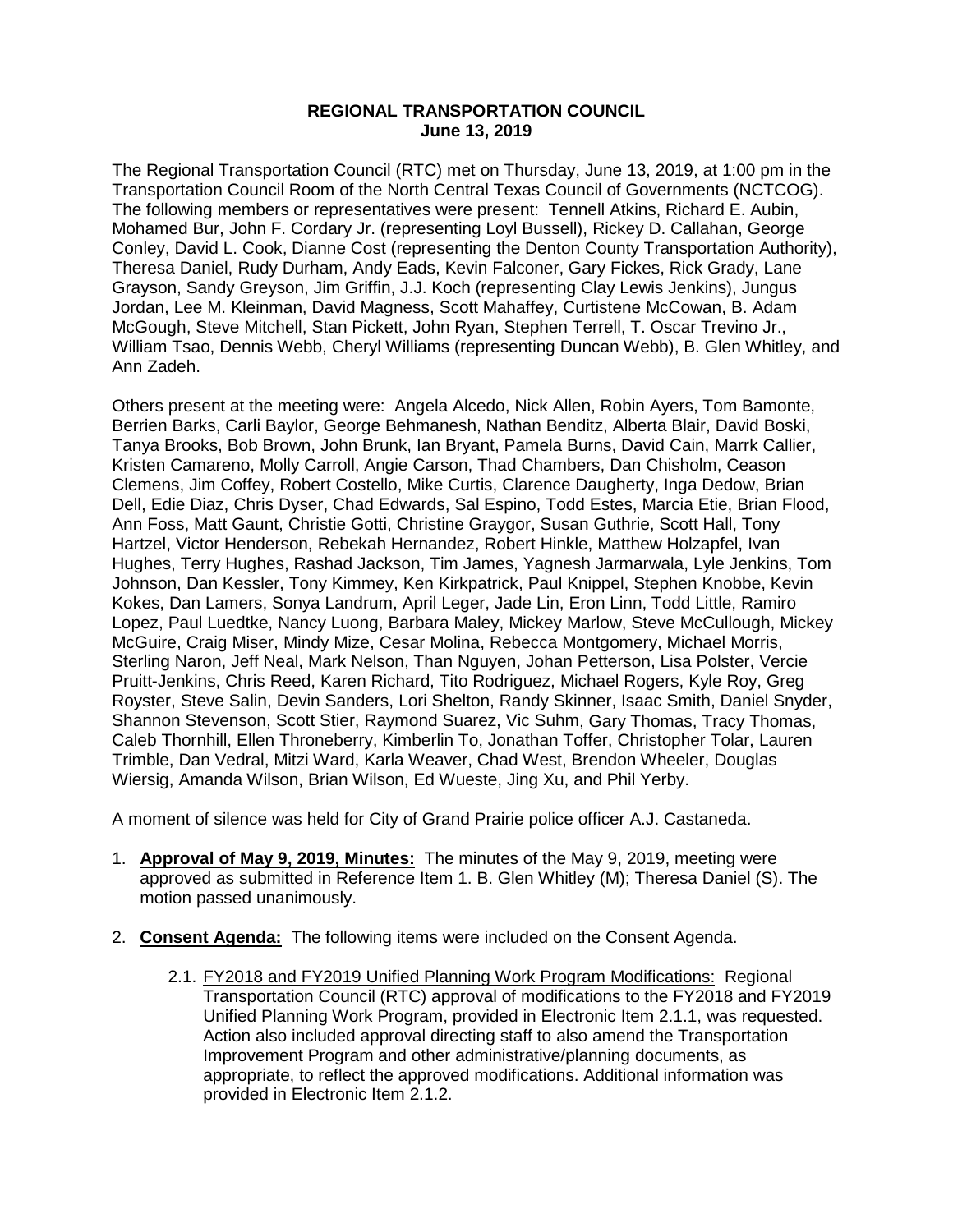2.2. \$3 million Arlington Preliminary Engineering Study: Approval of \$3 million in Surface Transportation Block Grant Program funds for a preliminary engineering study in the City of Arlington was requested. The proposed location will be an extension of AT&T Way between Divisions and Abrams and will grade separate the Union Pacific main line. The location of the proposed improvement was detailed in Electronic Item 2.2.

A motion was made to approve the items on the Consent Agenda. Scott Mahaffey (M); Theresa Daniel (S). The motion passed unanimously.

3. **Orientation to Agenda/Director of Transportation Report:** Michael Morris thanked Trinity Metro for bring its DASH electric bus for members to view and noted that the pilot vehicle will be tested on 7<sup>th</sup> Street in Fort Worth to determine potential ridership in the area. In addition, Mr. Morris recognized Rickey D. Callahan for his service on the Regional Transportation Council (RTC). He also highlighted an upcoming meeting with the United States Department of Housing and Urban Development on opportunity zones being held at the North Central Texas Council of Governments. In addition, he noted the Attorney General has ruled for a second time that the IH 35W 3C project can proceed. Mr. Morris discussed ongoing conversations with the Texas Department of Transportation (TxDOT) regarding Unified Transportation Program (UTP) projects. Project maps were highlighted. He noted that the local TxDOT districts would be asked to provide the maps to TxDOT Austin. Projects highlighted included the DFW Connecter, LBJ Express, IH 35E Express, MidTown Express, various segments of the North Tarrant Express, and IH 635 East. He discussed efforts to build a system of projects within the region and highlighted projects that will continue the system expansion. These projects included SH 170 for which a Better Utilizing Investments to Leverage Development Discretionary (BUILD) grant was recently awarded and the extension of the project through the Fort Worth bond program, improvements on the North Tarrant Express, continued discussions on additional phases of IH 35E, IH 30, the Y Connection, SH 114 and the staged construction of SH 170. Curtistene McCowan asked about the status of Loop 9. Mr. Morris noted that the frontage roads are funded and TxDOT staff are working on the purchase of right-of-way in the corridor. Air quality funding opportunities for vehicles was provided at [www.nctcog.org/trans/quality/air/funding-and](http://www.nctcog.org/trans/quality/air/funding-and-resources/fundingvehicle)[resources/fundingvehicle](http://www.nctcog.org/trans/quality/air/funding-and-resources/fundingvehicle) and upcoming Dallas-Fort Worth Clean Cities events were provided at [www.dfwcleancities.org/dfw-clean-cities-meetings.](http://www.dfwcleancities.org/dfw-clean-cities-meetings) A status report on ozone was provided in Electronic Item 3.1, and the current Travel Demand Management Performance Report was provided in Electronic Item 3.2. Correspondence regarding the extension of TEXRail into southwest Fort Worth was provided in Electronic Item 3.3. Electronic Item 3.4 contained a funding request for a Redevelopment Master Plan for Hensley Field. May public meeting minutes were provided in Electronic Item 3.5, a June public meeting notice in Electronic Item 3.6, and Progress North Texas was distributed at the meeting. Additional copies were made available to members. The public comments report was provided in Electronic Item 3.7, recent correspondence in Electronic Item 3.8, recent news articles in Electronic Item 3.9, and recent press releases in Electronic Item 3.10. Transportation partner progress reports were distributed at the meeting.

## 4. **Transportation Alternatives Set-Aside Program Fiscal Year 2020 Project Selection:**

Kevin Kokes presented projects proposed for funding through the Transportation Alternatives Set-Aside (TA Set-Aside) Program Call for Projects. Eligible project activities included bicycle and pedestrian projects such as trails, on-street bikeways, and various safety projects that enhance bicycle and pedestrian safety. For Fiscal Year (FY) 2020, the region was apportioned approximately \$7.94 million in funding. Based on the region's equitable distribution percentages, approximately \$2.7 million was available in the western subregion and approximately \$5.24 million in the eastern subregion. Evaluation and scoring criteria requirements for applications were highlighted. Details were provided in Electronic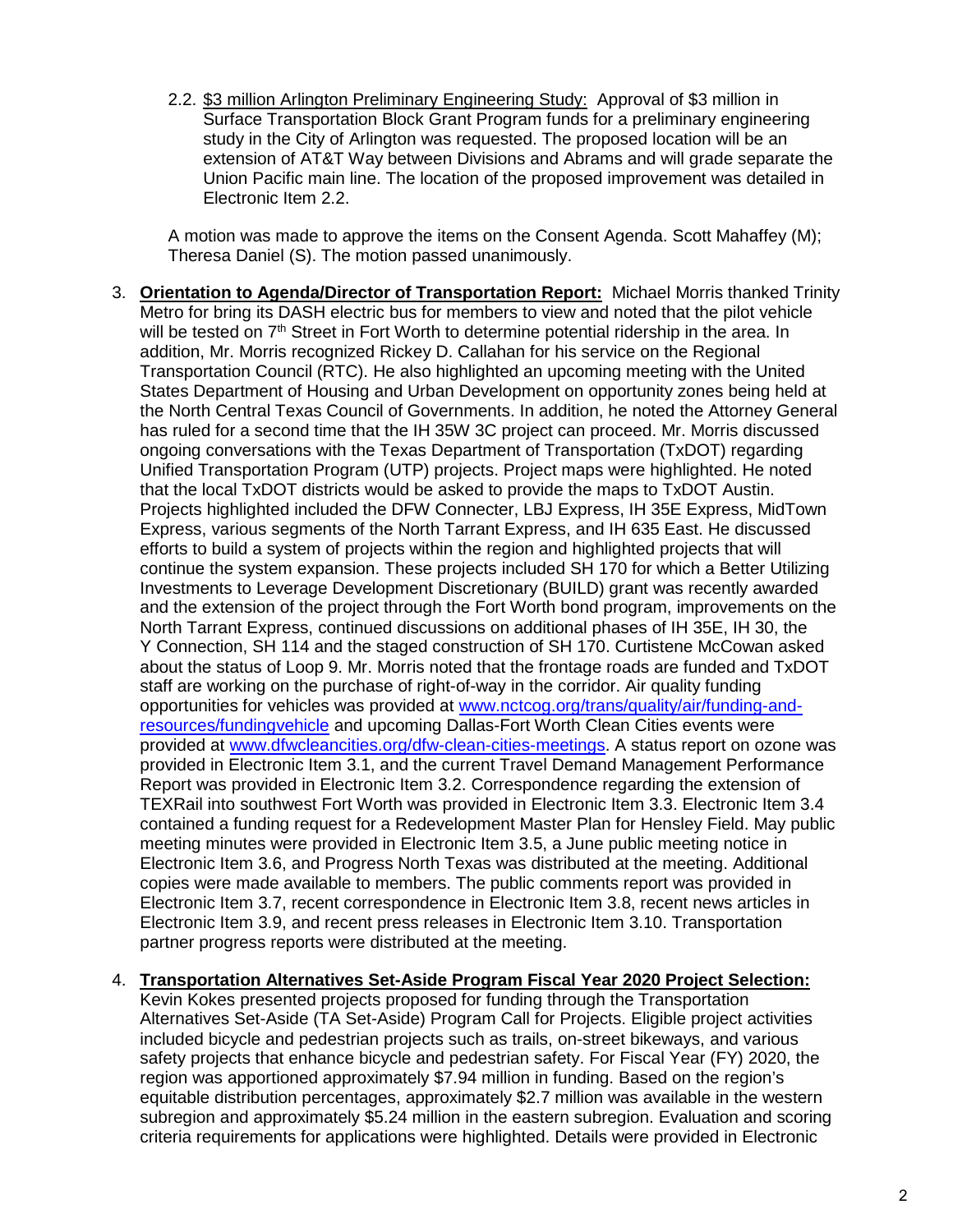Item 4.1. A total of 29 project applications requesting nearly \$34 million in federal funding were received. Projects proposed for funding award in the west included two projects in the City of Grapevine: Cotton Belt Trail Segment 2 and Cotton Belt Trail Segment 1 for a total of approximately \$2.7 million. Three projects were proposed for full funding award in the east: City of Plano, Cotton Belt Trail Segment 26; City of Richardson, Cotton Belt Segment 21; and City of Dallas, Cotton Belt Trail Segments 18 and 20. For the City of Coppell Cotton Belt Trail Segment 3 project, TA-Set Aside FY 20 funds were not sufficient to fully fund the project. In addition, TA-Set Aside funds were not available to fund the Dallas County Harry Hines Multimodal Connection project which had a nearly identical evaluation score. Staff recommended that FY2021 Transportation Alternative funds be approved to fully fund the City of Coppell project and completely fund the Dallas County led project. A total of approximately \$5.24 million in TA Set-Aside funds and approximately \$3.97 million in FY2021 TA funds were proposed for the Dallas District projects. If FY2021 TA funds are not available, the projects are recommended to be back filled with Congestion Mitigation and Air Quality Improvement Program funds. Details of the recommended funding awards were provided in Electronic Item 4.1. Project funding details were provided in Reference Item 4.2. In summary, staff recommended over \$11.9 million in federal funds with local agencies contributing over \$3.1 million for a total of over \$15.1 million for new active transportation infrastructure projects. The timeline for the effort was reviewed. With Regional Transportation Council approval, staff will work with agencies to program the approved projects in the Transportation Improvement Program. A motion was made to approve the proposed list of projects to fund through the 2019 Transportation Alternatives Set-Aside Program Call for Projects as provided in Reference Item 4.2. Action also included approval to administratively amend the Transportation Improvement Program/Statewide Transportation Improvement Program and other planning/administrative documents to incorporate the changes. J.J. Koch (M); T. Oscar Trevino Jr. (S). The motion passed unanimously.

5. **Historical Joppa Neighborhood Improvements:** Jeff Hathcock presented proposed safety improvements in the historic Joppa neighborhood, located in southeast Dallas. The proposed projects support policies adopted as part of Mobility 2045 to implement bicycle and pedestrian facilities that meet accessibility requirements, to balance transportation investments across the region, and to implement programs, projects, and policies that assist in reducing serious injuries and fatalities across all modes of travel. The Joppa neighborhood is banked by the Trinity River on the east, the Miller Rail Yard on the west, and Linfield Road on the north. Loop 12 is located to the south, as well as the southern entrance into the neighborhood. The Union Pacific railroad has funded, and nearly completed, the construction of a new bypass track through the Miller Yard. Currently, there is an at-grade crossing at Linfield Road, as well as an elevated grade-separated crossing directly above it. The at-grade crossing is a potential safety concern because of the obstructed sight lines that could be caused by the varying speeds of the moving trains through the bypass track and rail yard. North Central Texas Council of Governments staff has coordinated with the City of Dallas since 2016, with the City of Dallas proposing that the Linfield Road at-grade crossing be closed based on neighborhood feedback. Closing the atgrade crossing requires the construction of a pedestrian bridge since the vehicular bridge has no passenger American with Disabilities Act amenities. Proposed improvements included: a pedestrian bridge over the rail line adjacent to Linfield Road, Loop 12 intersection roadway improvements on the southern end of the neighborhood in conjunction with sidewalk improvements on Loop 12, as well as discussions with the Texas Department of Transportation (TxDOT) on the Loop 12 improvements. A total of \$8 million in Congestion Mitigation and Air Quality Improvements Program funds were proposed for both the pedestrian bridge and Loop 12 improvements. The City of Dallas and TxDOT will provide the local match for the projects. A motion was made to approve the funding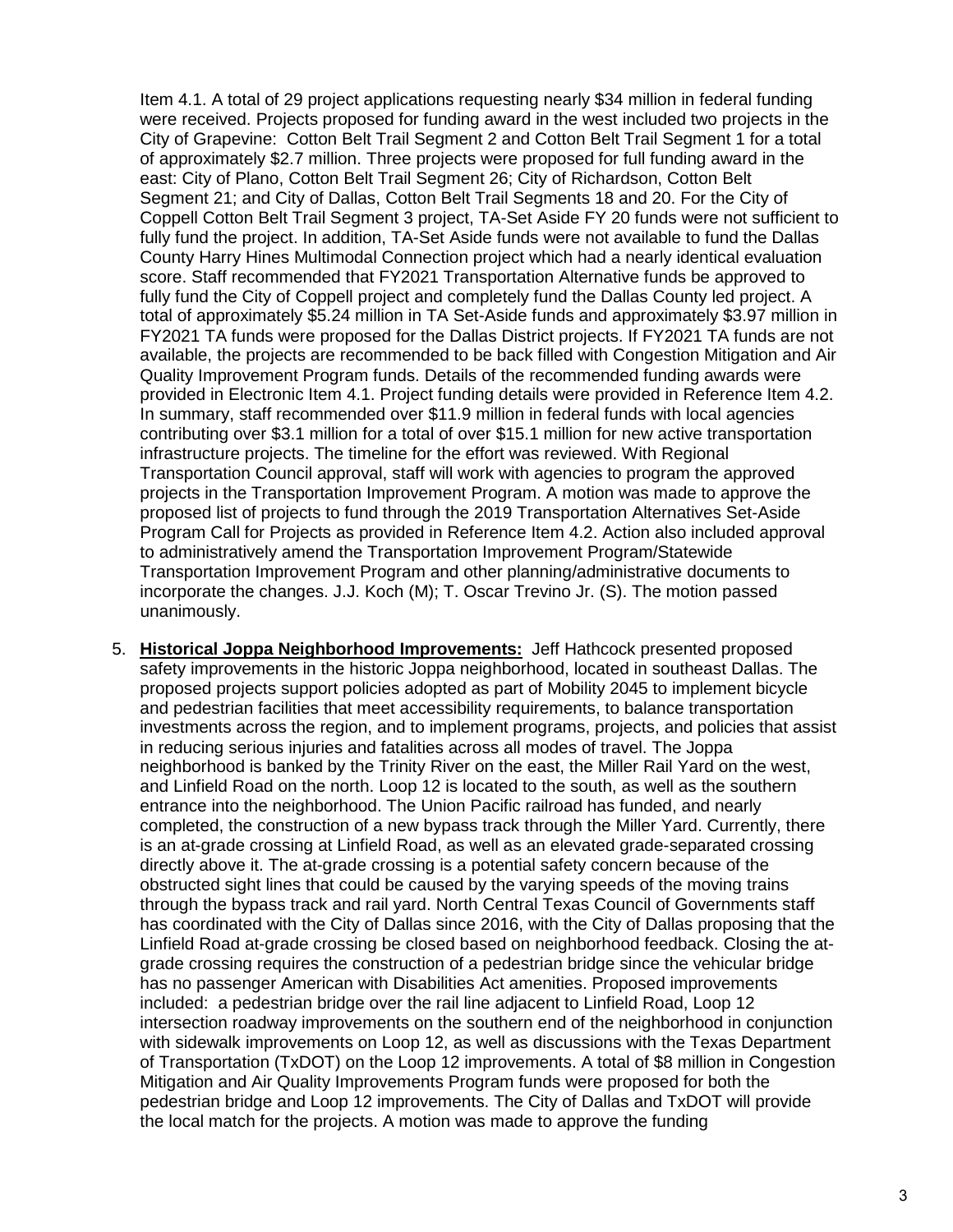recommendations identified in Reference Item 5 and for staff to amend the Transportation Improvement Program/Statewide Improvement Program and other administrative/planning documents to include the recommended projects and funding. Lee M. Kleinman (M); Theresa Daniel (S). The motion passed unanimously.

- 6. **Clean Fleets North Texas 2019 Call for Projects:** Lori Clark presented the proposed Clean Fleets North Texas 2019 Call for Projects. The North Central Texas Council of Governments recently was awarded approximately \$1.1 million from the Environmental Protection Agency (EPA) under the National Clean Diesel Funding Assistance Program. She noted that since the mail out, staff has learned that remaining funds from 2017 have increased to \$847,224. Staff proposed to add these remaining funds for a total of at least \$1,957,574 available for this call for projects. This amount could increase if additional funds from the Texas Commission on Environmental Quality Supplemental Environmental Project are received during this call for project to avoid issuing a separate call for the funds. The award includes approximately \$40,000 for staff administration of the call for projects. Air quality benefits from projects implemented with this funding are anticipated at 30.5 tons of nitrogen oxides ( $NQ_x$ ) reduced. Eligible activities include the replacement of model year 1996-2006 on-road diesel vehicles 16,001 pounds and over (other model years eligible on a case-by-case basis) and non-road diesel equipment that is operated over 500 hours per year. Costs are refunded at between 25-45 percent based on the emission standard of the new item purchased. Ms. Clark also reviewed the proposed eligibility and selection criteria, detailed in Electronic Item 6. Entities must have adopted the Clean Fleet Policy. To reduce risk and administrative burden, a minimum subaward of \$100,000 was proposed. Applications will be scored based on the cost per ton of  $NO<sub>x</sub>$  reduced (75 percent), as well as on risk and oversight criteria (25 percent). A brief comparison of this program's eligibility versus Volkswagen funding eligibility was provided. The timeline for this effort was highlighted. Of note, the call for projects is anticipated to open on June 14, 2019, and close on September 6, 2019. The Regional Transportation Council (RTC) will be asked to act on the proposed projects at its December 2019 meeting. RTC Vice Chair Andy Eads asked how staff advertises calls for projects. Ms. Clark noted that staff sends direct communication to mayors, city managers, county commissioners, school district officials, and fleet managers on file. Theresa Daniel asked if the notices are sent to purchasing agents or similar city/county staff. Ms. Clark noted that those type of contacts were not included, but that a notification could be provided by email. Since the meeting, staff has confirmed that correspondence was sent to purchasing agents and similar financial staff as part of this effort. A motion was made to approve the Clean Fleets North Texas 2019 Call for Projects details, the integration of any funds released from previous call for projects, the inclusion of Texas Commission on Environmental Quality SEP funds received for award to school bus projects, eligibility screens, and selection criteria. Action also included approval of the proposed timeline, flexibility to reopen the timeline if needed to fully award funds, and the option to relax the minimum subaward requirement, if needed. Jungus Jordan (M); Andy Eads (S). The motion passed unanimously.
- 7. **Legislative Update:** Rebekah Hernandez provided an update on federal legislative actions. In April, President Trump and Democratic Congressional leaders met and agreed to work toward a bipartisan infrastructure bill. Funding/financing mechanism discussions were anticipated but did not occur. She noted that Congress has since indicated that it plans to continue to pursue surface transportation reauthorization. Meanwhile, the House Appropriations Committee approved the FY2020 Transportation-Housing and Urban Development bill that provides \$25.3 billion to the United States Department of Transportation (US DOT). Most programs were funded at FY2019 levels. One amendment approved urges the DOT to work with states, local governments, and metropolitan planning organizations to identify the most efficient use of curb space, including pick-up and drop-off zones for passengers and freight. The bill is expected to go to the full House as part of a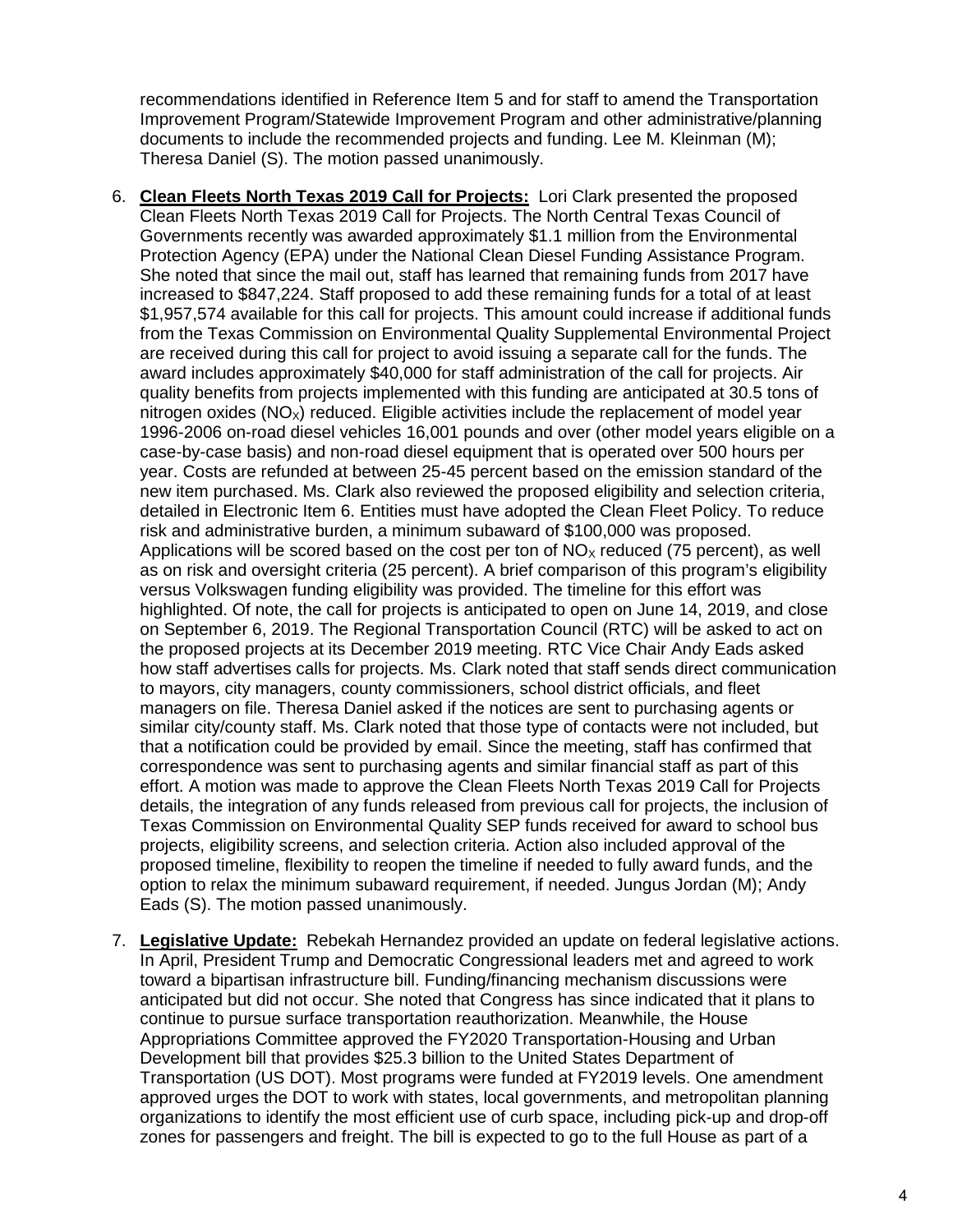larger appropriations bill. Ms. Hernandez also provided an update on the Texas Legislature. State lawmakers approved the State budget at \$250.7 billion for FY2020-FY2021, which is an increase of almost 16 percent. Transportation funding remains the same at \$31.1 billion for the Texas Department of Transportation (TxDOT) which does include Proposition 1 and Proposition 7 funds. An additional \$125 million was included for areas of oil and gas production through a county grant program. Also, the Texas Commission on Environmental Quality (TCEQ) budget includes funding for the Texas Emissions Reduction Plan (TERP) at \$154.7 million. No funding was included for LIRAP/LIP in the budget, and the overall bill that would have updated the program was not passed, ending the program. Bill topics of interest were highlighted. No high-speed rail bills passed, including the harmful budget rider. No harmful tolling bills were approved, and no new Comprehensive Development Agreement authority was approved. Toll bills on financial reporting and invoicing were the only approved. Related to revenue, SB 69 was approved and allows the Comptroller to invest a portion of the Rainy Day fund but also removes the legislative committee that was used to determine the sufficient balance process. Also approved was SB 962 that extends Proposition 1 by 10 years to 2034. HB 4280 amends the Country Transportation Infrastructure Fund Grant Program for areas of oil and gas production, and HB 3745 creates a TERP trust fund account that allows TCEQ to spend TERP funds outside of the legislative appropriations process. Miscellaneous approved bills were also highlighted and included SB 282 that requires TxDOT to allocate liquidated damages paid by contracts for project delays to affected districts, HB 1631 that prohibits red light cameras, HB 2830 that increases the number of design build contracts TxDOT may enter into each biennium from three to six, and HB 3082 that restricts unmanned aircraft operations over military installations. Staff will monitor the veto deadline and develop a summary of bills. This summary will be emailed to members and posted on the website in July.

8. **Fiscal Year 2019 Better Utilizing Investments to Leverage Development Discretionary Grant Program:** Jeff Neal presented the Fiscal Year 2019 Better Utilizing Investments to Leverage Development (BUILD) Discretionary Grant Program recently announced by the United States Department of Transportation (US DOT). A total of \$900 million is available nationwide for FY2019. No more than \$90 million may be awarded to a single state. The maximum grant award is \$25 million, with a minimum of \$5 million for urban areas and \$1 million in rural areas. Up to 50 percent of the funding is intended for projects in rural areas. The maximum federal cost share for the program is up to 80 percent in urban regions and up to 100 percent in rural areas. The application submittal deadline is July 15, 2019, and project awards are anticipated to be announced by November 12, 2019. Funds must be expended by September 30, 2026. The Notice of Funding Opportunity that details the discretionary grant program is available at [www.transportation.gov/sites/dot.gov/files/](http://www.transportation.gov/sites/dot.gov/files/docs/policy-initiatives/build/114796/fy-2019-nofo-final-signed.pdf) [docs/policy-initiatives/build/114796/fy-2019-nofo-final-signed.pdf.](http://www.transportation.gov/sites/dot.gov/files/docs/policy-initiatives/build/114796/fy-2019-nofo-final-signed.pdf) Mr. Neal highlighted the merit criteria to be used for the selection of projects proposed for the application. These include safety, state of good repair, innovation, partnership projects, project readiness, benefit-cost analysis, and others. In addition, the methodology for regional project selection was highlighted. Efforts will focus on projects in both the eastern and western subregions, projects with potential partnership opportunities, consideration of recent project submittals, existing project commitments, and those with significant economic development opportunities or that address transportation performance targets. Based on conversations with partners, likely project submittals will be one rail and two roadway projects. Previous discretionary grant program project application submittals were highlighted, as well as the BUILD 2018 award for Haslet Parkway and the Infrastructure for Rebuilding America 2018 award for the North Texas Express 3C (IH 35W) project. Mr. Neal presented the potential project application candidates. The proposed rail project consists of three components (including components from the east and west) from the North Texas MOVES Program: 1) Trinity Railway Express (TRE) double track from Medical Market Center to Stemmons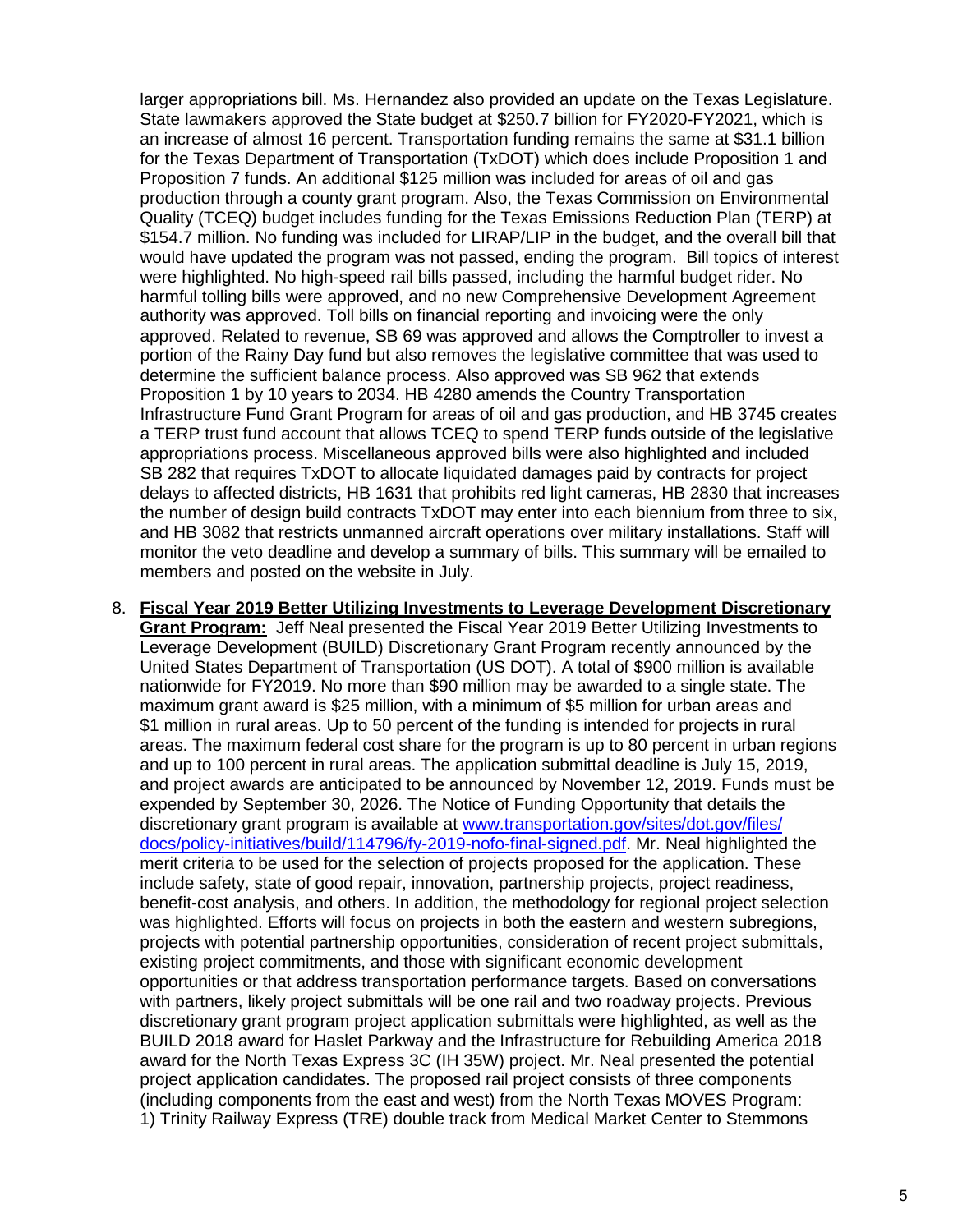Freeway, 2) TRE double track near the Trinity Lakes Station, and 3) implementation of ClearPath Technology. Local government approvals have been obtained/confirmed for the project components. On the roadway side, Texas Department of Transportation and North Central Texas Council of Governments staff have coordinated and identified three total roadway project candidates, two in the east one in the west. Potential roadway project candidates include US 80 reconstruction in Mesquite (IH 635 to Belt Line Road) or US 75/Ridgeview Dr. Interchange in Fairview and US 75 Technology Lanes extension to Sam Rayburn Tollway in the east, and SH 114 frontage roads gap project in Southlake/Trophy Club/Westlake (FM 1938 to Dove Road) in the west. Mr. Neal noted project funding sources, amounts, and grant requests were yet to be determined and would be presented next month. A timeline for the effort was highlighted, with RTC action to be requested on July 11, 2019. Local governments requesting letters of support were asked to contact staff by June 28, 2019.

9. **Virgin Hyperloop One:** Michael Morris provided an update on hyperloop technology efforts within the region and the State. Details of the meeting with hyperloop engineers were highlighted. He noted recent inquiries as to whether the hyperloop discussion is holding up high-speed rail environmental efforts between Dallas and Houston. Although the environmental review of the corridor has been lengthy, there is no interest in hyperloop from Dallas to Houston so there should be no impact. North Central Texas Council of Governments (NCTCOG) staff is committed to high-speed rail between Dallas and Houston and will do everything needed to get the environmental clearance approved and to finalize other legal elements before the next legislative session. There is interest in the feasibility of hyperloop technology in the corridor connecting Dallas, Arlington, and Fort Worth. Previously approved funds can now proceed for the two-phase effort, and the technology to be used in the corridor will be known before the environmental study begins. There is also interest in hyperloop technology in the potential corridor between Fort Worth and Laredo, and members will be invited to stakeholder meetings scheduled in the region. These initiatives will help complete the State vision to have high-speed rail or hyperloop technology from Houston to Dallas, over to Fort Worth, and down to Laredo. Mr. Morris also discussed new components related to hyperloop. He noted that Virgin Hyperloop One will be holding a meeting in Washington to discuss areas in the United States in which it may be interested in implementing its technology. Lee M. Kleinman has been asked to represent the Regional Transportation Council at the meeting and NCTCOG staff will also attend. Secondly, Virgin Hyperloop One would like to tour its vehicle potentially in the regions of interest. NCTCOG is negotiating an option for the Dallas-Fort Worth region. This will be a public display of the vehicle for the public and will also include meetings with policy officials regarding interest in the technology. The third component is Virgin Hyperloop One's interest in construction of a certification facility in the Dallas-Fort Worth region. NCTCOG staff are working with Virgin Hyperloop One about the option to build the certification facility in the permanent east to west corridor, if in fact the hyperloop technology is chosen for the Dallas to Fort Worth rail. Its secondary use could be a maintenance facility that connects to the main corridor. He noted no discussions have occurred regarding funding this effort and members would be provided additional information in the future. Glen Whitley noted previous discussions regarding accessibility for the Dallas to Fort Worth project and that the stations should not be exclusive to only one type of technology. Mr. Morris noted the interlocal agreement with Texas Central Partners states that if high-speed rail is extended from Dallas to Fort Worth, there will be a cross-platform transfer if the technologies are not the same. Assurances have been made that geometrically the train would have the ability to leave the Dallas station, travel to Fort Worth, and then travel south. He clarified that all potential location options must be considered as part of the environmental process. There has been increased interest in extending high-speed rail from Dallas to Fort Worth, which will include the Regional Transportation Council's position of a one-seat ride. Theresa Daniel asked about a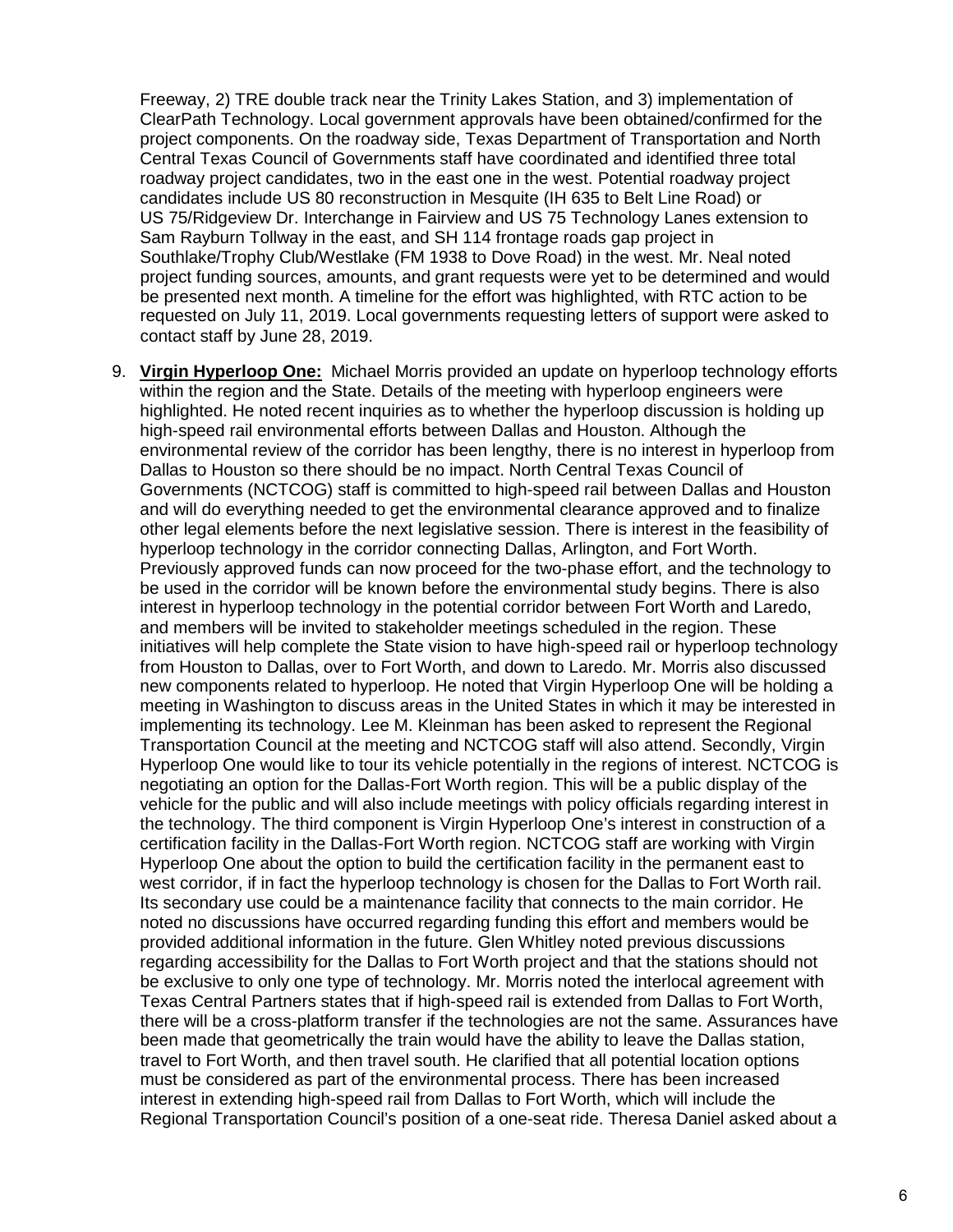recent article regarding the addition of a new terminal at the Dallas Fort Worth International Airport and how that fits in with the ideas discussed. Mr. Morris discussed the new terminal, as well as the purpose of having an Arlington station which is to have north/south access into the airport.

- 10. **SH 360 Partnership Update:** Michael Morris presented an update on the SH 360 project implemented in partnership with the North Texas Tollway Authority (NTTA) and the Texas Department of Transportation (TxDOT). The project was constructed by TxDOT and is nearing transfer to NTTA. NTTA currently operates the facility from Green Oaks to US 287. The Regional Transportation Council (RTC) holds the financial risk for the project by backstopping the \$300 million loan to TxDOT. To date, there have been over 10 million transactions on the corridor and a 74 percent toll tag penetration. In addition, Mr. Morris discussed the decision by the mayors of Arlington, Grand Prairie, and Mansfield to use trailblazing signs in the corridor versus mass signage. NTTA Chairman Kenneth Barr took a leadership position to pilot test wayfinding signs within the NTTA facility. Mr. Morris also discussed the decision during the project negotiations to build the ultimate intersection enhancements and front road improvements as part of the original contract. North Central Texas Council of Governments (NCTCOG) staff are completing simulations for options to build direct connections from SH 360 to SH 161 or other solutions on IH 20 to resolve the weaving movements in the area. Details will be presented at a future meeting. In addition, NCTCOG staff are monitoring the SH 360/US 287 Interchange to determine when the addition of direct connections is warranted. Discussion continued regarding interest in extending the corridor south. Details were provided in Electronic Item 10.
- 11. **United States Army Corps of Engineers Stormwater Project:** Michael Morris presented an overview of a partnership approach to incorporate stormwater infrastructure planning as a component of regional transportation planning. A working group of partners and stakeholders will be created to carry out a comprehensive planning effort in Wise County and portions of Dallas, Denton, Ellis, Johnson, Parker, and Tarrant counties. This will include federal, State, and local agencies outlined in Electronic Item 11. The goal of the partnership is to prevent flooding resulting from stormwater runoff in rural parts of region, as well as downstream flooding on the Trinity River in downtown Fort Worth and Dallas. Initial discussions have been presented to Congresswoman Eddie Bernice Johnson and Congresswoman Kay Granger who have requested that a presentation be given to the Congressional Delegation to determine feasibility of a national protocol for stormwater prevention. Details of the project study area were highlighted. Proposed efforts include transportation infrastructure such as bridge structure elevation, culvert diameters, the use of green parkways for water detention, and others. Related to safety, partners will discuss the use of technology to route away from low-water crossings. In addition, is important to prioritize the mitigation of known low-lying facilities over time and implement project updates. For stormwater, efforts will be focused on minimizing runoff, reducing downstream flooding, and creating detention areas. Environmental features to address stormwater runoff may include tree farms that could be intentionally saturated or options to filter stormwater for use in recharging aquafers. Mr. Morris also noted that within transportation, wetland and stream bed mitigation is needed and that there may be an opportunity to integrate mitigation banking into this effort. There may also be an opportunity to use environmental stewardship as a revenue element such as encouraging the private sector to participate in mitigation banking. The project is estimated at \$10 million. The Federal Emergency Management Agency is looking at revenue within its organization that may be available for this effort, and the Regional Transportation will be asked to contribute \$3 million through the Unified Planning Work Program budget. Congress currently provides funding to federal agencies with flexibility to be used for this purpose, and this effort will give an opportunity to use a portion of the funds for prevention. Mr. Morris noted that these and many other details will be part of the discussion as the partnership is developed.